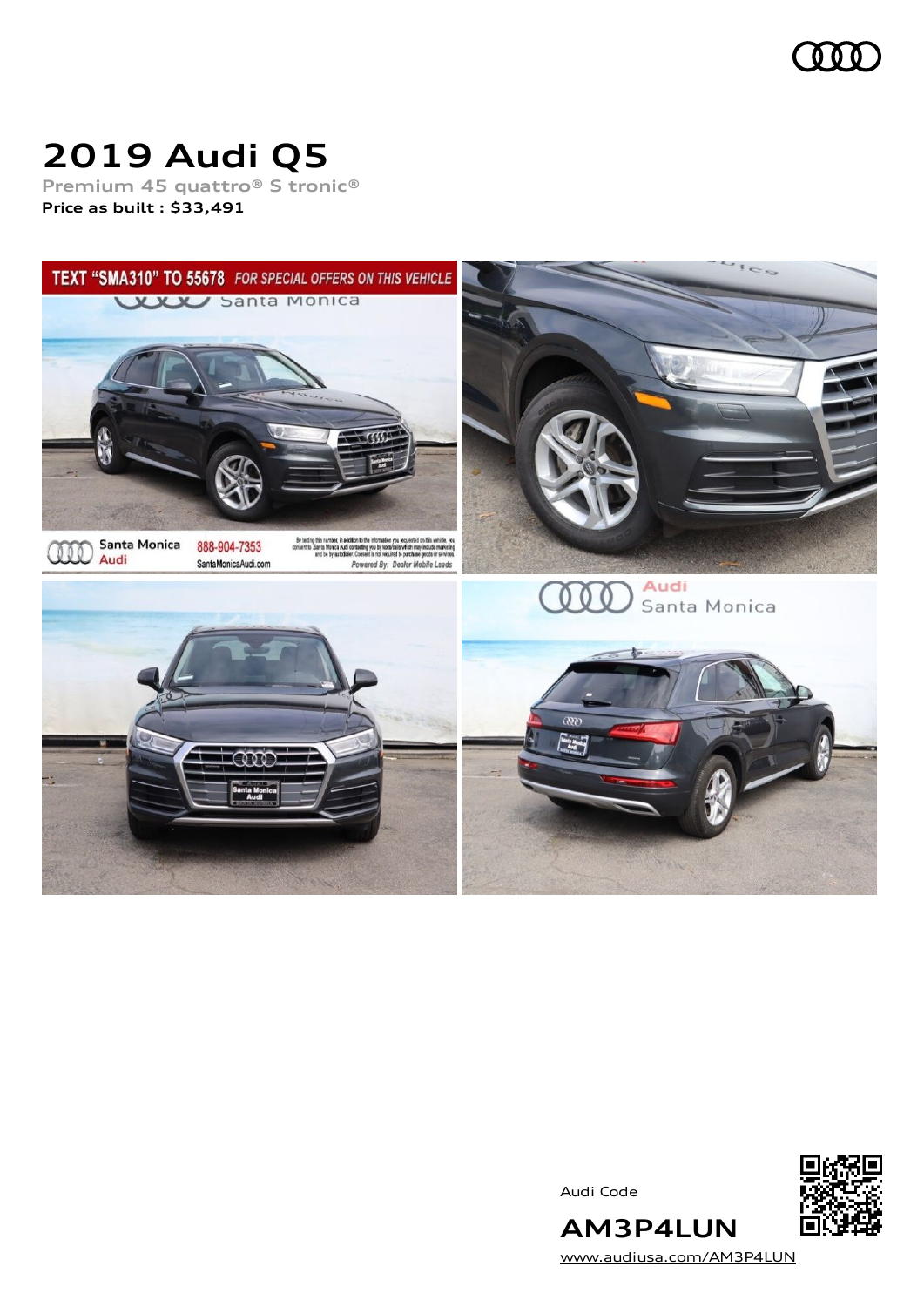## **Summary**

**Audi 2019 Audi Q5** Premium 45 quattro® S tronic®

**Price as buil[t](#page-10-0)** \$33,491

#### **Exterior colour**

Manhattan Gray metallic

#### **Interior colour**

| Seats     | Black |
|-----------|-------|
| Dashboard | Black |
| Carpet    | Black |
| Headliner | Gray  |

#### **Technical Specifications**

| Engine type                  | 2.0-liter four-cylinder                       |
|------------------------------|-----------------------------------------------|
| stroke                       | Displacement/Bore and 1,984/82.5 x 92.8 cc/mm |
| Torque                       | 273 @ 1,600 - 4,500 lb-ft@rpm                 |
| Top track speed              | 130 mph mph $1$                               |
| Acceleration (0 - 60<br>mph) | 5.9 seconds seconds                           |
| Recommended fuel             | Premium                                       |

### TEXT "SMA310" TO 55678 FOR SPECIAL OFFERS ON THIS VEHICLE



#### **Further Information**

| Type of vehicle<br>Mileage | Used car<br>44,515 miles |
|----------------------------|--------------------------|
|                            |                          |
| Warranty                   | No                       |

#### **Audi Code** AM3P4LUN

**Your configuration on www.audiusa.com** [www.audiusa.com/AM3P4LUN](https://www.audiusa.com/AM3P4LUN)

**Commission number** 48e00af10a0e09716831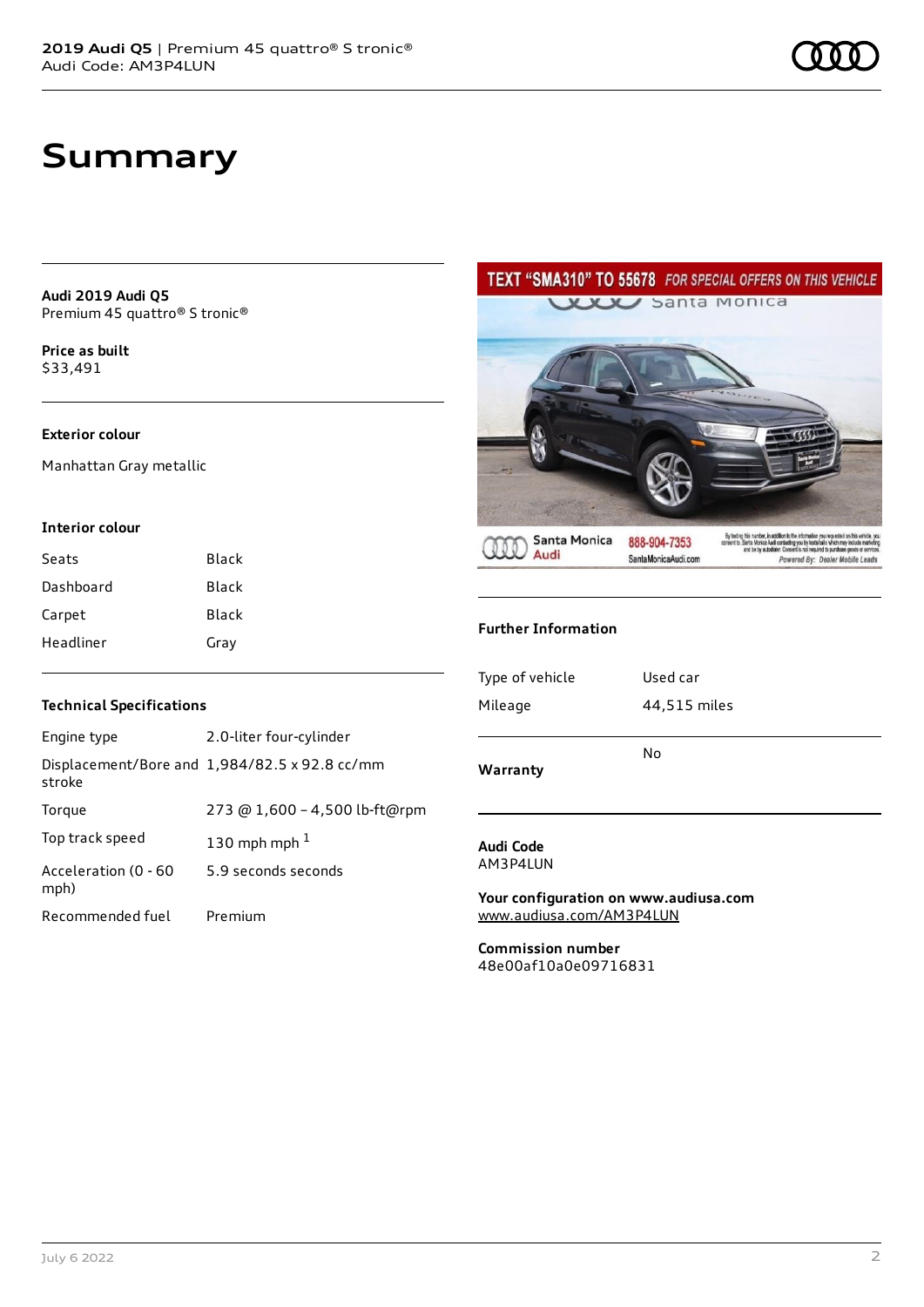# **Equipment**

Manhattan Gray metallic

Audi advanced key-keyless start, stop and entry

Power-adjustable, auto-dimming, power-folding, heated exterior side mirrors with memory

Convenience package

High-gloss Gray Oak Wood inlays

Audi pre sense® rear

Audi side assist

SiriusXM® Satellite Radio





SATELLITE RADIO

Robert Robert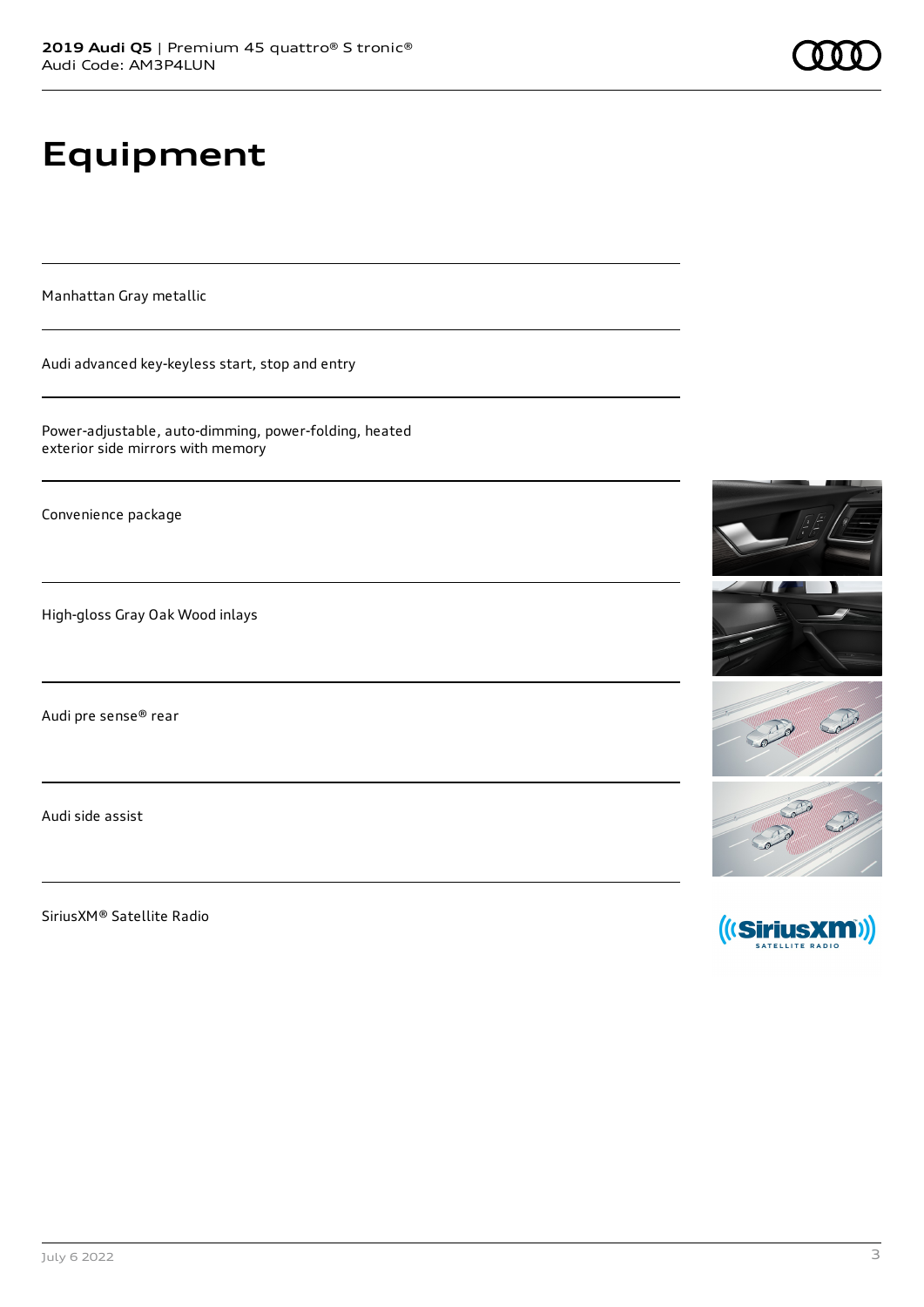| VC2 | Garage door opener (HomeLink®)                                   |
|-----|------------------------------------------------------------------|
| 4H5 | Flectronic child locks                                           |
| QZ7 | Electromechanical power steering                                 |
| 7K6 | Tire-pressure monitoring system                                  |
| 4X3 | Front thorax side airbags and Sideguard®<br>head curtain airbags |
| 3B7 | Lower Anchors and Tethers for Children<br>(LATCH) in rear seats  |
| 4UB | Driver and front passenger airbags                               |
| UH1 | Electromechanical parking brake                                  |
| 8T2 | Cruise control with coast, resume and<br>accelerate features     |

#### **Exterior**

| 1D8             | Provision for towing bracket                             |
|-----------------|----------------------------------------------------------|
| 1S1             | Car jack                                                 |
| 1 B A           | Dynamic suspension system                                |
| 3S1             | Aluminum roof rails                                      |
| 511             | Adaptive rear spoiler                                    |
| 8IH             | Xenon plus headlights with LED daytime<br>running lights |
| HX <sub>2</sub> | 18" 235/60 all-season tires                              |
| 8SP             | LED taillights with dynamic turn signals                 |
| VW1             | Rear privacy glass                                       |
| 4ZB             | Aluminum trim around exterior windows                    |
| 40R             | 18" 5-double-spoke-dynamic design wheels                 |

| <b>Interior</b> |                                                                                     |
|-----------------|-------------------------------------------------------------------------------------|
| QE1             | Storage package                                                                     |
| 4M3             | Four beverage holders                                                               |
| 7M0             | Plastic door sill inlays                                                            |
| 6N)             | Cloth headliner                                                                     |
| 9AQ             | Three-zone automatic climate control                                                |
| 417             | Auto-dimming interior rear view mirror with<br>digital compass                      |
| QQ1             | LED interior lighting package                                                       |
| 1 XW            | Three-spoke multifunction steering wheel                                            |
| 7F <sub>9</sub> | Leather-wrapped gear selector                                                       |
| 4E7             | Power tailgate                                                                      |
| 5XF             | Driver and front-passenger extendable sun<br>visors with illuminated vanity mirrors |
| 3NS             | Sliding, split folding 40/20/40 rear<br>seatbacks with adjustable recline           |
| 7HA             | Without extended leather package                                                    |
| N1F             | Leather seating surfaces                                                            |

4A3 Heated front seats

#### **Infotainment and Driver Assistance**

| 6K9             | Audi pre sense® basic and Audi pre sense®<br>city                                                                                             |
|-----------------|-----------------------------------------------------------------------------------------------------------------------------------------------|
| 2H1             | Audi drive select                                                                                                                             |
| IW3             | Audi connect CARE assistance and security<br>services                                                                                         |
| UI <sub>2</sub> | Audi smartphone interface including Apple<br>CarPlay <sup>™</sup> and Google <sup>™</sup> Android Auto <sup>™</sup> for<br>compatible devices |
| KA <sub>2</sub> | Rear view camera                                                                                                                              |

**(1/2)**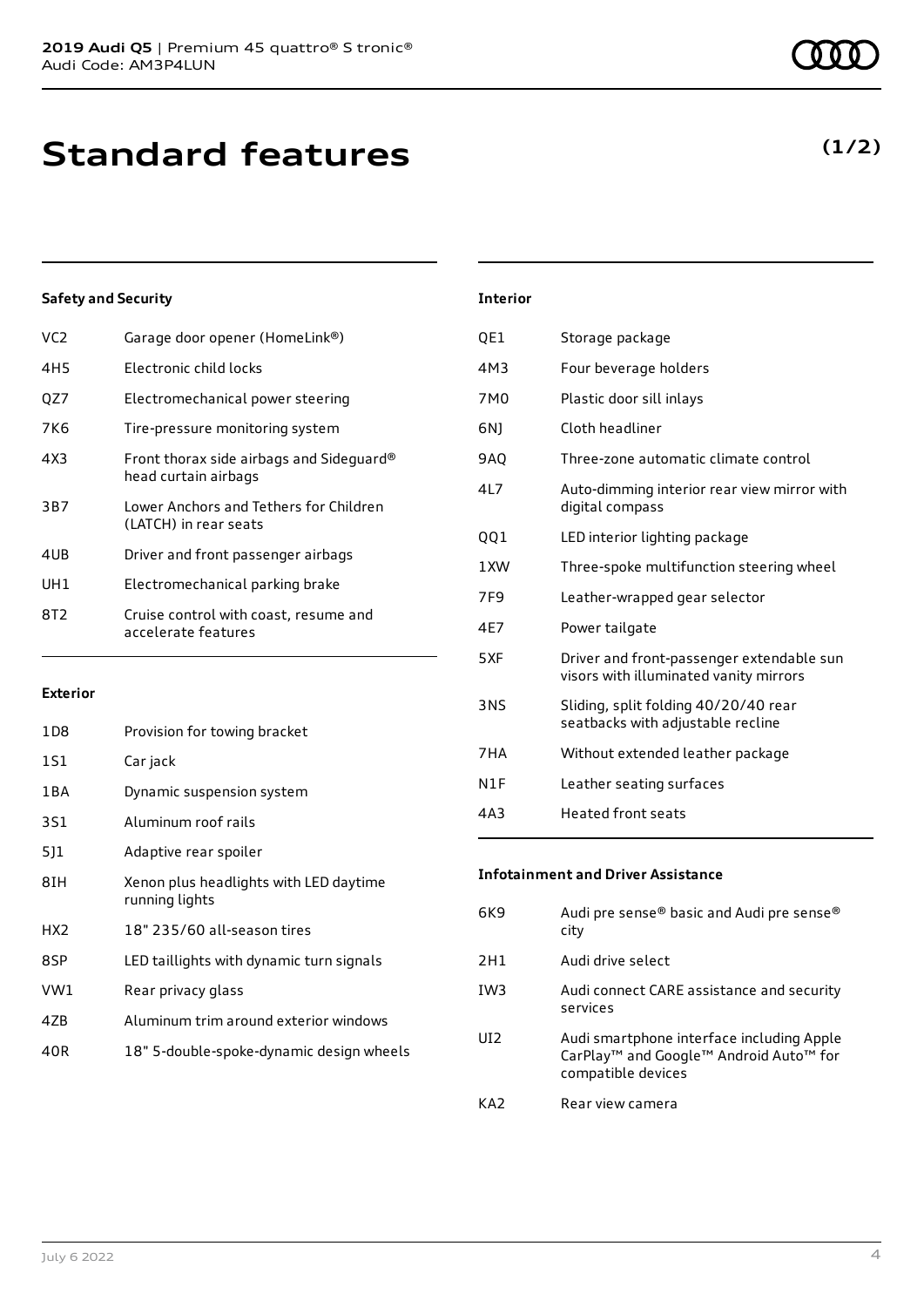## **Standard features**

#### **Infotainment and Driver Assistance**

| 9VD | Audi sound system                                                                |
|-----|----------------------------------------------------------------------------------|
| 9S7 | Color driver information system                                                  |
| 7UH | Connectivity package                                                             |
| I8S | MMI® radio                                                                       |
| 9ZX | BLUETOOTH <sup>®</sup> wireless technology<br>preparation for compatible devices |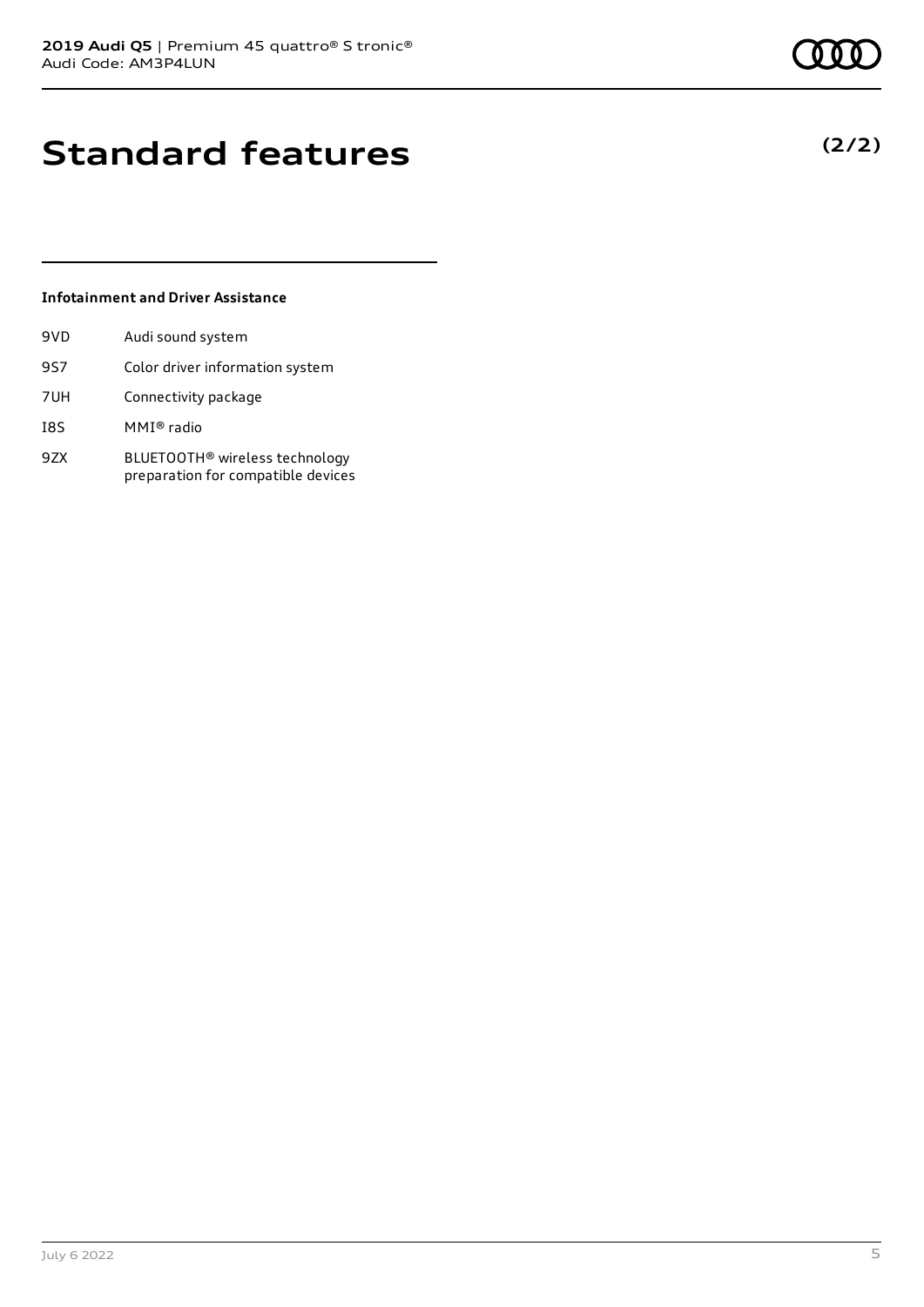## **Dealer remarks**

2019 Audi Q5 2.0T Premium quattro Manhattan Gray Metallic quattro Leather Seats, Black w/Leather Seating Surfaces, ABS brakes, Alloy wheels, Audi Advanced Key, Audi Beam-Rings, Audi Pre Sense Rear, Audi Side Assist, Audi smartphone interface (Apple CarPlay/Android Auto), Auto-Dimming Power Folding Mirrors, Brake assist, Compass, Convenience Package, Driver Seat Memory, Electronic Stability Control, Exterior Parking Camera Rear, Front dual zone A/C, Heated door mirrors, Heated front seats, Illuminated entry, Low tire pressure warning, Power Liftgate, Remote keyless entry, SiriusXM All Access Service, Traction control, Wheels: 18" 5-Double-Spoke Dynamic Design. Clean CARFAX. CARFAX One-Owner.

Check out our impressive fleet of luxury vehicles, at 900 Santa Monica Boulevard where you can test drive a preowned Audi today. Our customers leave our dealership 100% satisfied with our excellent customer service and our friendly salespeople. We invite you to find out for yourself what makes us the preferred resource for Audi products and service in southern California.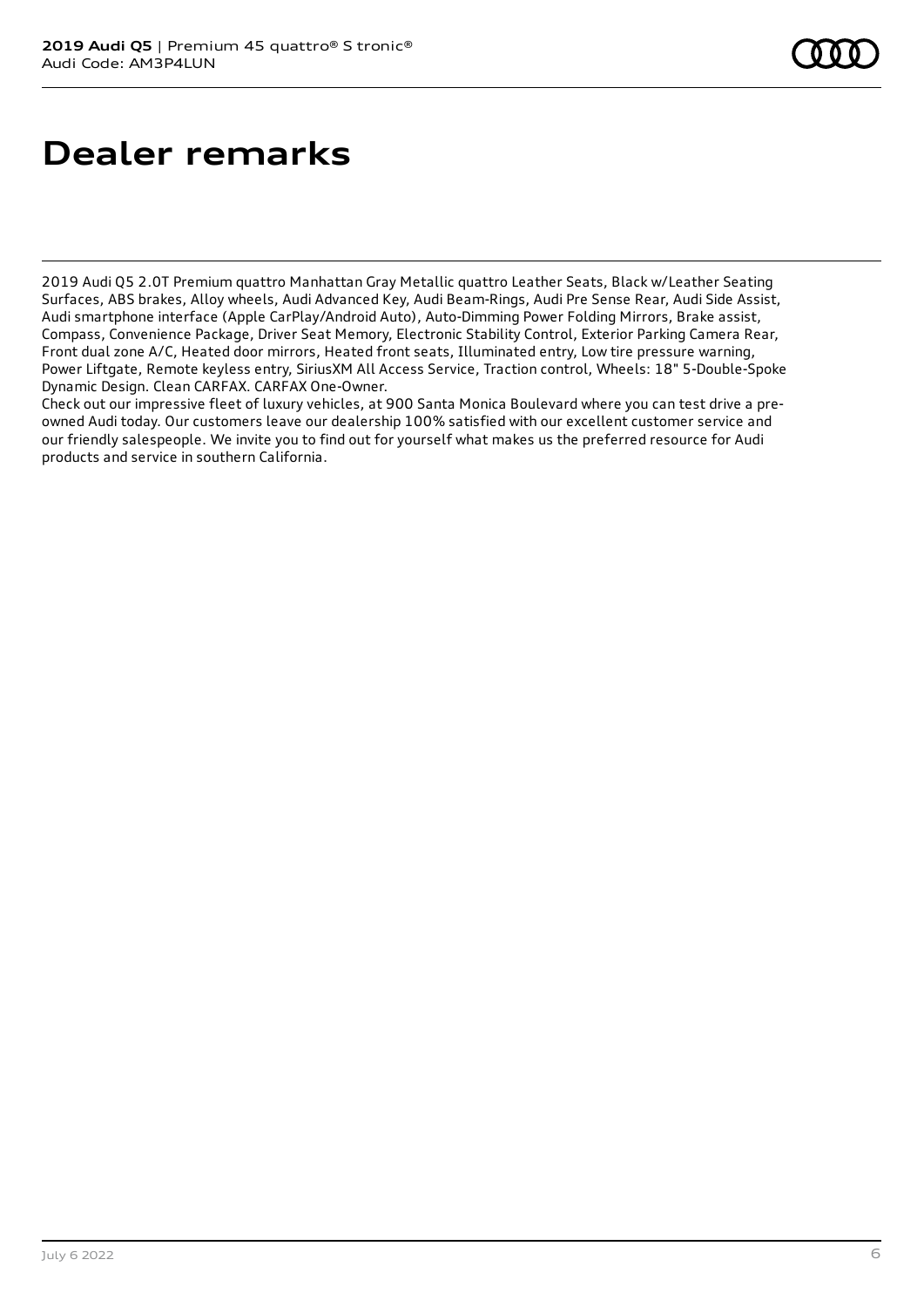### **Technical Specifications**

#### **Engineering | Performance**

| Engine type                                 | 2.0-liter four-cylinder                       |
|---------------------------------------------|-----------------------------------------------|
| Power Level                                 | 45                                            |
| Max. output ps/hp                           | 248 @ 5,000 - 6,000 @ rpm                     |
| Towing capacity                             | 4,400-lb maximum towing capacity<br>lb        |
| Torque                                      | 273 @ 1,600 - 4,500 lb-ft@rpm                 |
| Valvetrain                                  | 16-valve DOHC with Audi valvelift<br>system   |
| Acceleration (0 - 60<br>mph)                | 5.9 seconds seconds                           |
| Engine block                                | Cast-iron                                     |
| Induction/fuel injection Turbocharged/TFSI® |                                               |
| Cylinder head                               | Aluminum-alloy                                |
| stroke                                      | Displacement/Bore and 1,984/82.5 x 92.8 cc/mm |
| Top track speed <sup>1</sup>                | 130 mph mph                                   |

#### **Electrical system**

| Alternator | 110-150 A   |
|------------|-------------|
| Battery    | 420 A/75 Ah |

#### **Transmission | Drivetrain**

| Gear ratios: 6th         | 0.508:1                                                                                                                                                   |
|--------------------------|-----------------------------------------------------------------------------------------------------------------------------------------------------------|
| Gear ratios: Final Drive | 5.302:1                                                                                                                                                   |
| Gear ratios: 7th         | 0.386:1                                                                                                                                                   |
| Gear ratios: 4th         | 1.057:1                                                                                                                                                   |
| Transmission             | Seven-speed S tronic <sup>®</sup> dual-clutch<br>automatic transmission and<br>quattro <sup>®</sup> all-wheel drive with ultra <sup>®</sup><br>technology |
| Gear ratios: 2nd         | 2.190:1                                                                                                                                                   |
| Gear ratios: 3rd         | 1.517:1                                                                                                                                                   |
| Gear ratios: Reverse     | 2.750:1                                                                                                                                                   |
| Gear ratios: 1st         | 3.188:1                                                                                                                                                   |
|                          |                                                                                                                                                           |

#### **Steering**

| Steering type                              | Electromechanical power steering<br>system |  |
|--------------------------------------------|--------------------------------------------|--|
| Turning diameter, curb- 38.4 ft<br>to-curb |                                            |  |
| Steering ratio                             | 15.8:1                                     |  |
|                                            |                                            |  |
| <b>Suspension</b>                          |                                            |  |
| Front axle                                 | Five-link front suspension                 |  |
| Rear axle                                  | Five-link rear suspension                  |  |

#### **Brakes**

| Front brakes | 13.3 (ventilated disc) in |
|--------------|---------------------------|
| Rear brakes  | 13.0 (ventilated disc) in |



**(1/2)**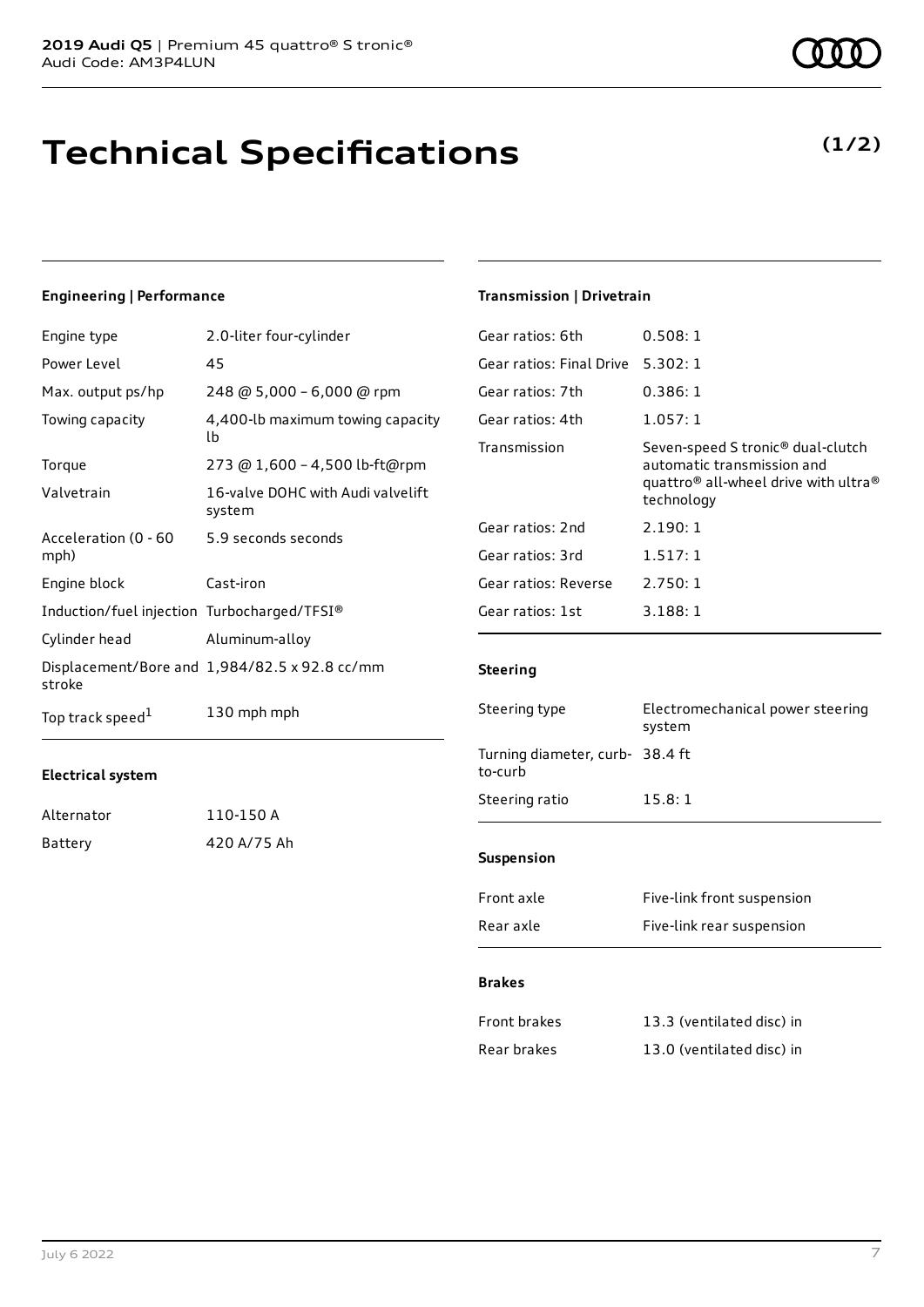### **Technical Specifications**

#### **Body**

| Material                      | Multi-material body construction<br>(steel and aluminum composition) |
|-------------------------------|----------------------------------------------------------------------|
| <b>Warranty   Maintenance</b> |                                                                      |

| Warranty    | 4-year/50,000-mile Audi New<br>Vehicle Limited Warranty                                   |
|-------------|-------------------------------------------------------------------------------------------|
| Maintenance | 12-month/10.000-mile (whichever<br>occurs first) NO CHARGE first<br>scheduled maintenance |

#### **Exterior Measurements**

| Height                           | 65.3 in  |
|----------------------------------|----------|
| Overall width without<br>mirrors | 74.5 in  |
| Length                           | 183.6 in |
| Wheelbase                        | 111.0 in |
| Drag coefficient                 | 0.32 Cw  |
| Overall width with<br>mirrors    | 84.3 in  |
| Track rear                       | 63.3 in  |
| Track front                      | 63.6 in  |
| Curb weight                      | 4,045 lb |
| Ground clearance,<br>loaded      | 8.2 in   |

#### **Interior measurements**

| Seating capacity                          | 5                      |
|-------------------------------------------|------------------------|
| Shoulder room, rear                       | 56.5 in                |
| Head room with front<br>sunroof           | 40.2 in                |
| Leg room, rear                            | 37.8 in                |
| Shoulder room, front                      | 57.7 in                |
| Head room with rear<br>sunroof            | 37.7 in                |
| Head room, rear                           | 39.3 in                |
| Leg room, front                           | 41.0 in                |
| Head room, front                          | 41.7 in                |
| Cargo volume, rear<br>seatbacks up/folded | 25.1/53.1 cu ft, cu ft |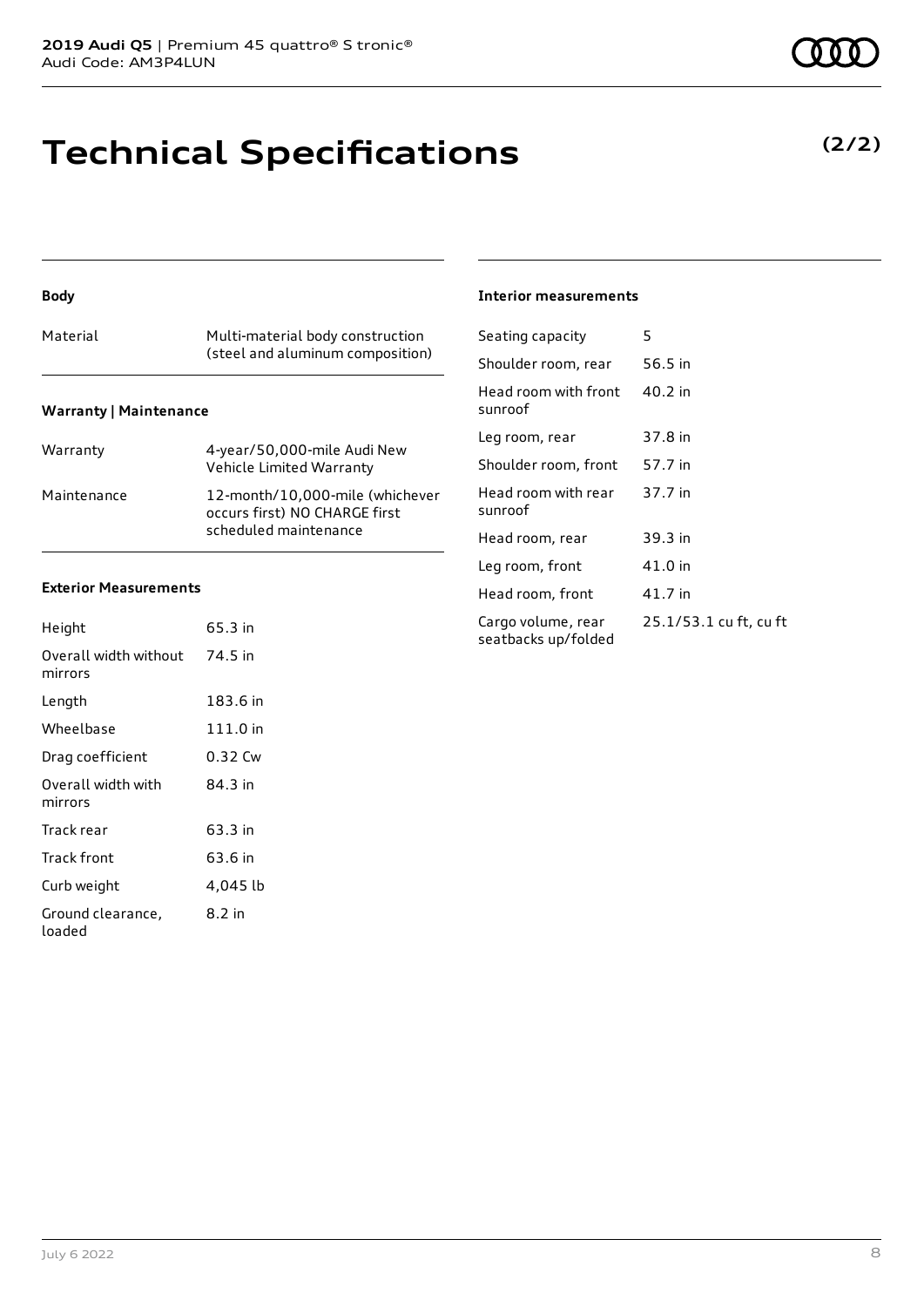### **Consumption- and emission**

#### **Consumption by NEDC**

| urban       | 22 mpg |
|-------------|--------|
| extra-urban | 27 mpg |
| combined    | 24 mpg |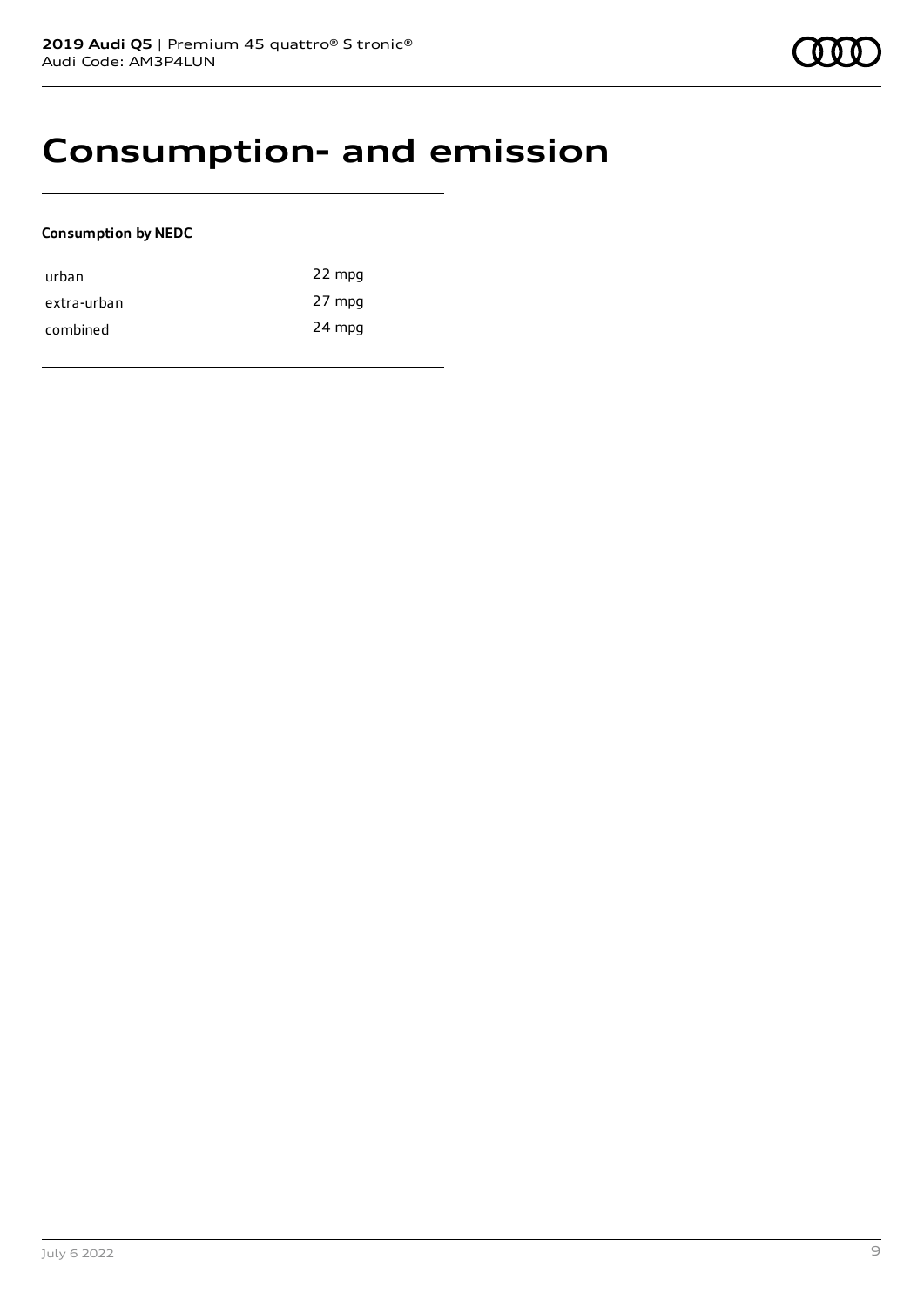

### **Contact**

Dealer **Santa Monica Audi**

1020 Santa Monica Blvd 90401 Santa Monica **CA** 

Phone: +13103939922 FAX: 3103953495

www: [https://www.santamonicaaudica.com](https://www.santamonicaaudica.com/)